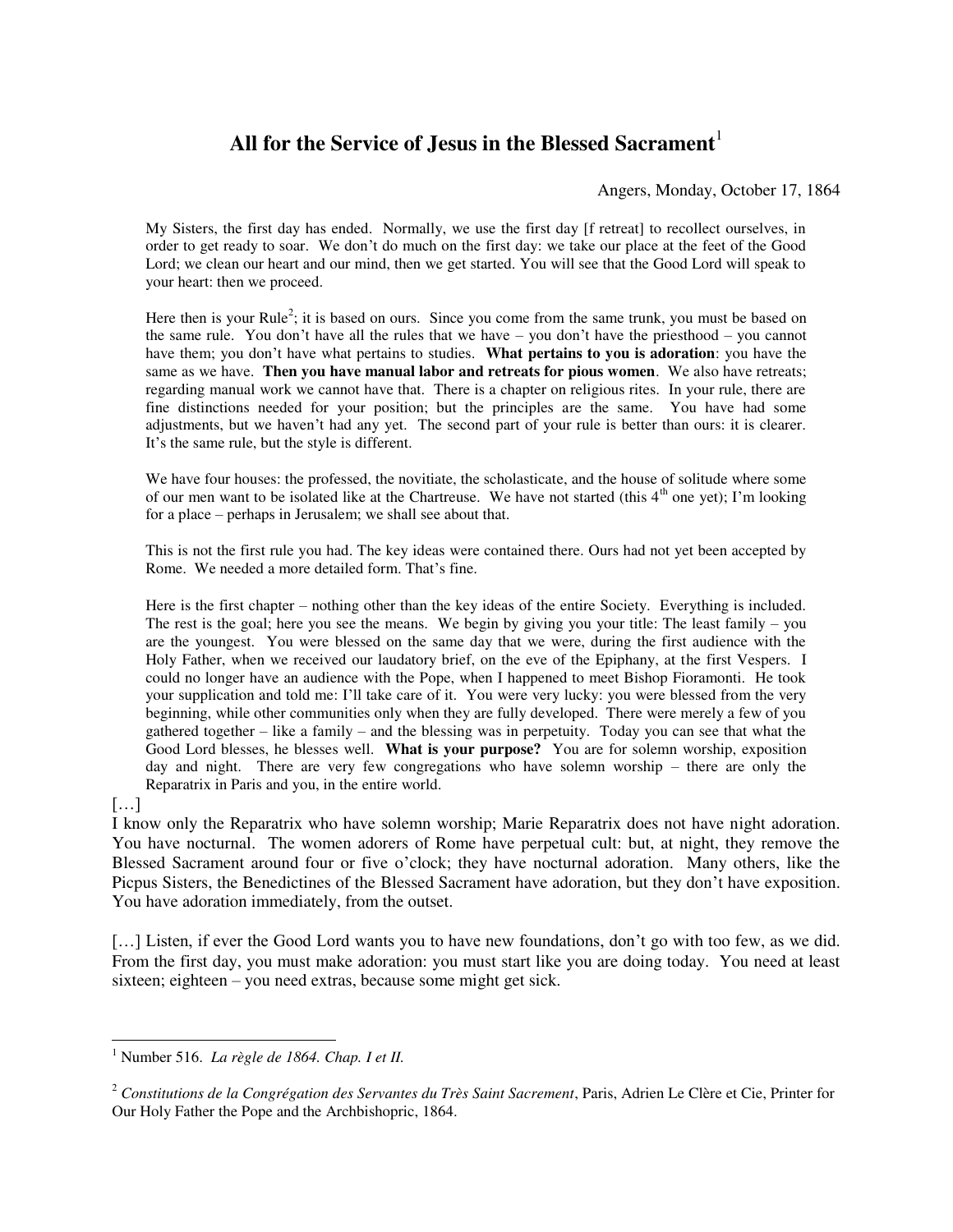**You have two ends, pay close attention; you are for the apostolate, you have an apostolate. Which one?** That of the four ends of sacrifice; it is the most beautiful that you could have.

1º To give to our Lord the worship of adoration and love.

- 2º To thank him for having loved humanity so much.
- 3º To ask pardon for the entire world: that is reparation.
- 4º To pray for priests, for the entire world, and for all who work for the glory of our Lord.

**Notice St. Theresa.** If only all of you together could equal one like her… This saintly woman had been chosen by God to combat Lutheranism that threatened to overrun Spain and the whole of Europe. She says in her autobiography: My dear Daughters, our purpose is to work for the salvation of souls, so that God may bless the preachers who work for the salvation of souls. Also, that order had never needed reform.

**Is that all? You also have retreats**. You understand that this is not yet the time for this, but the time will come when you will be able to receive persons who will come for retreats. What will happen? You will do much good by forming adorers in the world. What else? Work for the Eucharistic cult, **making liturgical vestments, albs, cloths for our Lord, so that he will be well served.** This is the virtue of St. Martha. When you have time you can do this. That is your end. – Now your furniture is not yet in order – but you have done it. You finished the decorations for the Cenacle, and for those of Paris, did you not? The Blessed Virgin was the first sacristan: she took care of everything; she was the mother.

To attain these goals you will make vows. You realize that you are not here primarily to become religious sisters. If that is what you want, then go to some other convent where the members become perfect in order to go to heaven as religious. These good religious will become good teachers, good nurses, working out their salvation. That is not our purpose. What are we aiming at? **To become good adorers.** As the shortest way to reach perfection, we take the vows of poverty – detachment; chastity – the purest life; obedience – like our Lord; and the Eucharistic vow – which is perfection itself. You come with the mantle of honor, in order to have the right to appear on the prie-dieu with the required conditions.

#### $[\dots]$

The apostolate of the Society is to make you religious, to introduce you and accompany you to the antechamber; then we leave you – you are the one to enter. Who has the right to ask you: What happen between you and our Lord? That is your personal affair. **What is your spirit?** The spirit of love. There can be no other, since the spirit is drawn from the end, and the end is the Eucharist – the supreme abiding love. Since it is love that has brought you, you must have this spirit of love. The love of Jesus Christ can only be a love of sanctification, of crucifixion; you can and you must have this, but ultimately, it is not the characteristic of the love of the Blessed Sacrament. Its character is simply love – this shall be your supreme law. So the one who loves the most will be the one who is most in her vocation.

Notice how our life differs from the Jesuits, the Cistercians, and the Carthusians. They concentrate on obedience, penance, and solitude, saying: The one who is the most obedient, or the most penitential, or the most solitary is the best religious. We say: **The one who loves the most is the best religious.** If ever asked for information, just present this first chapter: everything is there; the rest is only a further development.

The second chapter. You realize that there is no limit to what could be added. However, God will guide you. You must know clearly that you have been accepted only to become adorers – that is the end you have chosen. No one asked: Will she become a saint, will she bring honor to our Society? We were not even concerned about your wealth – not at all. What did we ask? **Will she be a good adorer?** In worldly service, doubts are investigated. Even if you had wealth and all the qualities of the world, if you